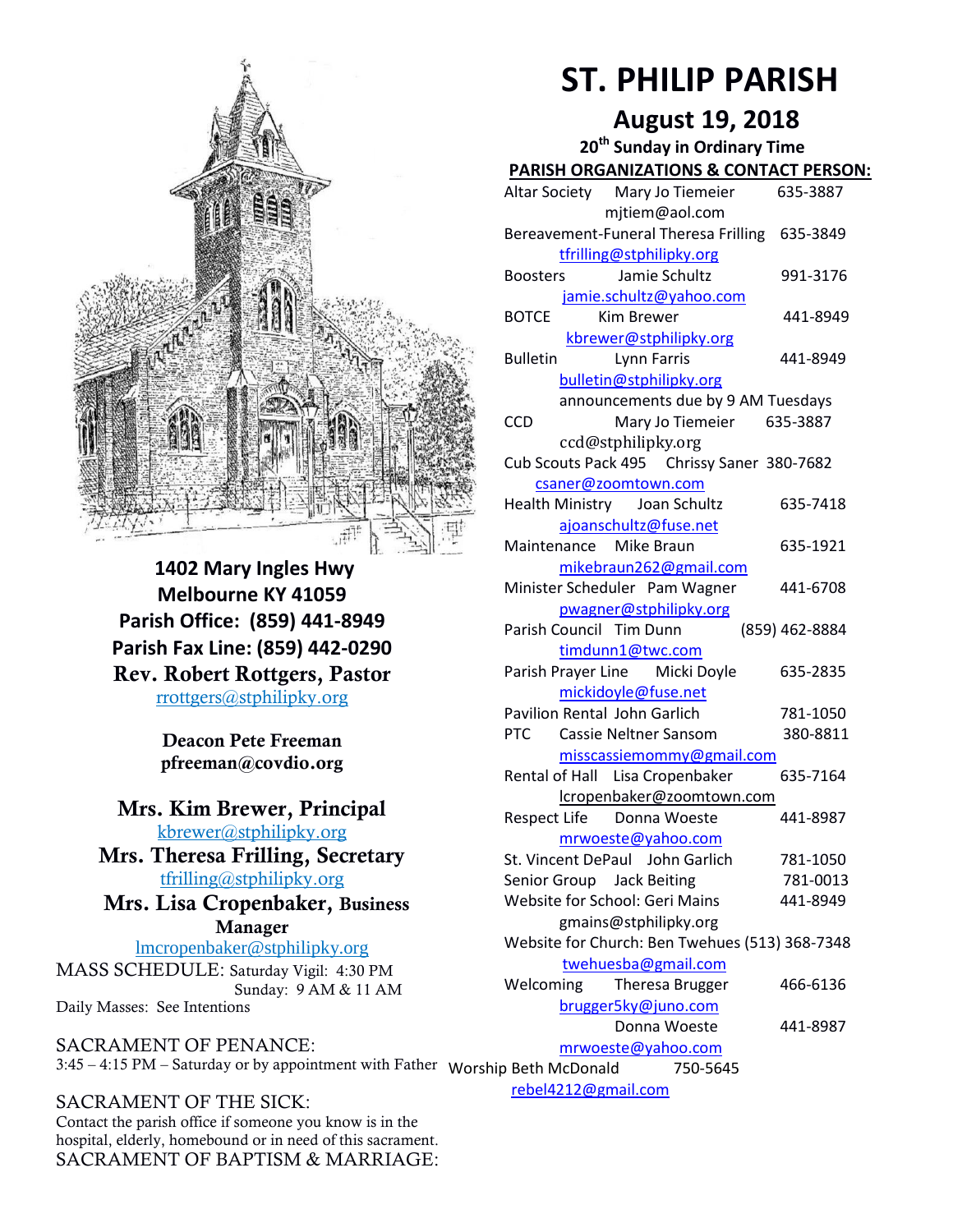# **MASS INTENTIONS:**

**Saturday, August 18**  4:30 PM Bill Nagel

#### **Sunday, August 19**

9:00 AM Lenore Duell 11:00 AM Betty Kling

**Tuesday, August 21** 7:00 PM Cletus & Donna Sue Reinert

**Wednesday, August 22** 8:30 AM Janet Holtz

**Friday, August 24** 8:30 AM Living & Deceased of St. Philip Parish

#### **Saturday, August 25**

4:30 PM Martz Family 6:00 PM Praise & Worship Mass

#### **Sunday, August 26**

9:00 AM Frank Feinauer 11:00 AM Betty Kling

# **STEWARDSHIP**

Collection from August 12<sup>th</sup>: \$4,731.00 Utility: \$1,155.00 Endowment: \$35.00 Norbert Frilling Fund: \$60.00 Assumption: \$10.00

# THANK YOU FOR YOUR GENEROSITY!

# *OTHERS FIRST* **– AUGUST:**

Just a few more weeks to support the *Foundations for a Better Life* program at Life Learning Center. Here is a list of items they need: highlighters and single subject notebook w/o spiral (called composition notebooks they use for journals. Other items are: pencil sharpeners, single packs of scotch tape, glue sticks, ink pens and pencils, dry erase and flip chart markers. They also need magazines which they use for vision boards. The Life Learning Center is committed to building a caring and serving community by helping people learn, secure and sustain a better way of living through education and care support. (Most of these items are available very reasonably at back-to-school sales).

# **ALTAR FLOWERS:**

The flowers this week are in memory of the Jim and Joan Beiting.

**Mark Your Calendar – Saturday, Nov. 10th Night at the Races.**

# **CCD RELIGION CLASSES BEGIN AUG. 19**

Our Sunday morning religion program grades 1-8 for children attending public school will begin August 19<sup>th</sup>. Class time is  $9:50 - 10:50$  a.m. If you have any questions or wish to register a new student, you can contact Mary Jo Tiemeier at 859-635-3887 or email [mjtiem@aol.com.](mailto:mjtiem@aol.com)

# **COPIER PAPER NEEDED:**

Back-to-school sales will be starting soon. If you see a good deal on copier paper, please remember that our parish office and parish school can always use it. Thanks.

## **PRAYER SHAWL MINISTRIES:**

We would like to ask for your support. Our organization makes shawls, capes and lap quilts for those going through difficult times. Each is made with love and blessed by Father Rottgers. Several recipients said they feel the prayers of our St. Philip family encircling them in love and support. We would like to ask for monetary donations which would enable us to continue this special ministry. Checks can be made payable to St. Philip but please indicate '*Prayer Shawl'* in the memo and/or on the envelope and place in the collection basket. All donations are GREATLY appreciated. Thank you!

## **ST. VINCENT DePAUL MEMBERS:**

Our August meeting will be on Thursday, August  $23^{\text{rd}}$  at 7:00 p.m. Please join us in the school library.

#### **SCHOOL MATTERS**

The principal, Mrs. Brewer, and the teachers will be hosting a **Back-to-School Night/PTC Meeting on Wednesday, August 22nd at 7:00** PM. The evening will start out in the school cafeteria for a brief overview of the school-wide changes and an opportunity to meet all the teachers, cafeteria manager, and representatives from the PTC and Boosters. PTC will then hold their August meeting. Directly following this meeting, the teachers will be in their classrooms for two 15-minute sessions to meet you and discuss the school year and classroom expectations.

#### **SCHOOL SUPPPORT**

An easy way to support the school would be to collect Box-tops, Kroger Rewards and recycle aluminum cans. All of these items will benefit St. Philip School. Bonus Box-tops are on many products and offered by stores like Meijers as part of Back-to-school. All box tops have an expiration date, Please trim your Box-tops and send to the school office.

Our school is always in need of volunteers. We need your help in these areas: library, school office, cafeteria helper, teacher's aides; help out with weekly skills assessment, computer class and gym class. Call or email Mrs. Brewer for information (441-3423 ext. 4 or kbrewer@stphilipky.org.